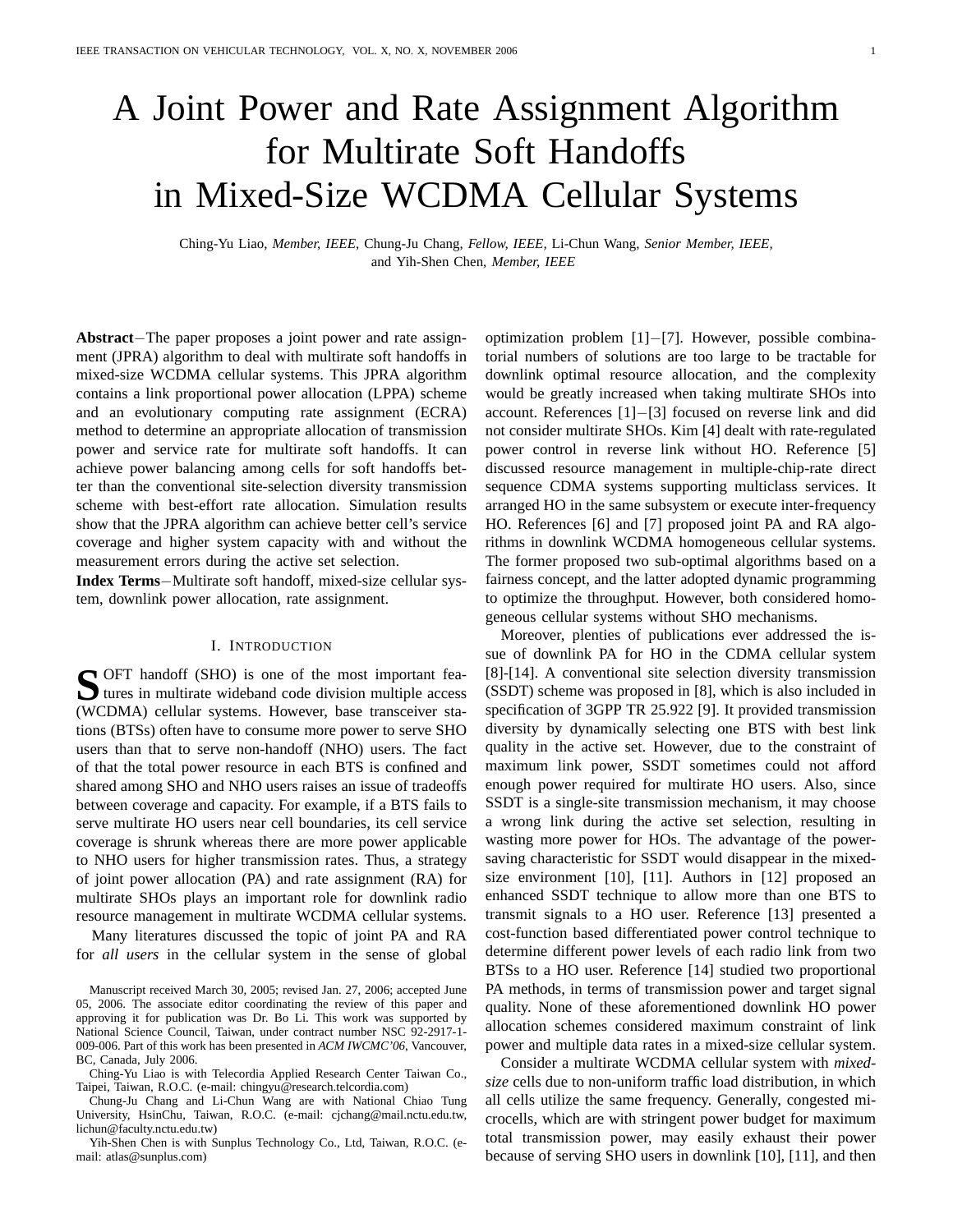there would have no enough power resource to serve other NHO users in the system. When taking into account multirate services, this power exhausting problem will become more critical. References [15]-[17] considered capacity issues in mixed-size cellular systems. Both [15] and [16] focused on the reverse link and only voice service was considered. Kishore, et al, [17] concluded that uplink and downlink directions were equivalent in mixed-size cellular systems. Also, it did not consider multirate services. Note that multirate services are often regarded as highly resource-exhausting traffics and often have more volumes of traffic in downlink than that in uplink.

In this paper, a novel joint power and rate assignment (JPRA) algorithm is proposed for downlink *multirate SHOs* in mixed-size WCDMA cellular systems. We firstly formulate this joint PA and RA issue as a combinatorial optimization problem. Then the JPRA algorithm is designed in a cooperative two-phased process, which is composed of the link proportional power allocation (LPPA) scheme in the first phase and the evolutionary computing rate assignment (ECRA) method in the second phase. The LPPA scheme is for PA of SHOs. Unlike the SSDT scheme, LPPA is a multisite transmission mechanism, which distributes the required power in proportion to link qualities between a SHO user and all BTSs in its active set. The BTS in the active set with better link quality will allocate more power than others with worse link qualities. This will result in power balancing among cells. The ECRA method, based on PA of supportable transmission rates for multirate SHO users obtained by LPPA, formulates the joint PA and RA issue to be an integer and discrete optimization problem, where the sum of the allocated rate for multirate SHO users can be maximized, under a predefined total power constraint for SHOs in each cell. It is well known that conventional optimization methods can hardly cope with problems with integer and discrete variables, whereas evolutionary computing methods are very efficient for these problems to reduce the searching complexity [18].

In the meantime, a new multi-quality balancing power allocation (MQBPA) algorithm for NHO users with multiple service rates is also developed. With the MQBPA algorithm, each BTS can allocate the power required for each NHO user based on the ratio of the user's received interference to the link quality. Previous work for quality balancing PA technique were studied only for a single service rate with unique required signal quality [19], [20]. On the other hand, a multirate removal (MRV) algorithm is proposed to pick out a user, who consumes system resource most, to reduce its service rate or even block it when the system resource is insufficient. Several removal algorithms had been proposed [21]-[23]. Among these, linkbased and received signal-strength-based removal algorithms were only suitable for single service [21], [22]; the prioritized removal algorithm [23], based on predefined service priority, did not adjust service rates for users in reverse link of a multiservice cellular system.

Simulation results show that the JPRA algorithm can achieve less forced handoff termination probability by over 300% and higher system throughput by around 5.0 % than the conventional SSDT scheme with best-effort RA. Also, on the perspective of users, it can support excellent user satisfaction



Fig. 1. The system operation of downlink power and rate assignments

indexes for voice and data users. Moreover, if the measurement error (ME) during the active set selection is happened, JPRA behaves less sensitive than SSDT; JPRA can further enhance the forced termination probability of SHOs by about 500% and the total throughput by 8.0 % over SSDT.

The remaining parts of this paper are organized as follows. Section II details the flow of the system operation, and provides the design of MQBPA and MRV algorithms. In section III, the JPRA algorithm for multirate SHOs is presented, including LPPA and ECRA algorithms. Simulation results are provided and discussed in section IV. Finally, section V remarks some conclusions.

#### II. SYSTEM OPERATION

The system operation of downlink power and rate assignments for mixed-size WCDMA cellular systems is shown in Fig. 1. A BTS allocates power to HO users first, based on the new joint power and rate assignment (JPRA) algorithm, and then to NHO users, based on the multi-quality balancing power allocation (MQBPA) algorithm. If the system resource is insufficient to support all users with allocated rates their required signal qualities, a multirate removal algorithm (MRV) is activated to release system resources by reducing users' service rate or even suspending users' transmission, and the system operation is executed again.

#### *A. System Model*

In the multirate WCDMA mixed-size cellular system, the received interference of user  $j$  served by BTS  $i$ , denoted by  $I_{i,j}$ , is

$$
I_{i,j} = (1 - \alpha) P_i L_{i,j} + \sum_{k \neq i} P_k L_{k,j} + \eta_o,
$$
 (1)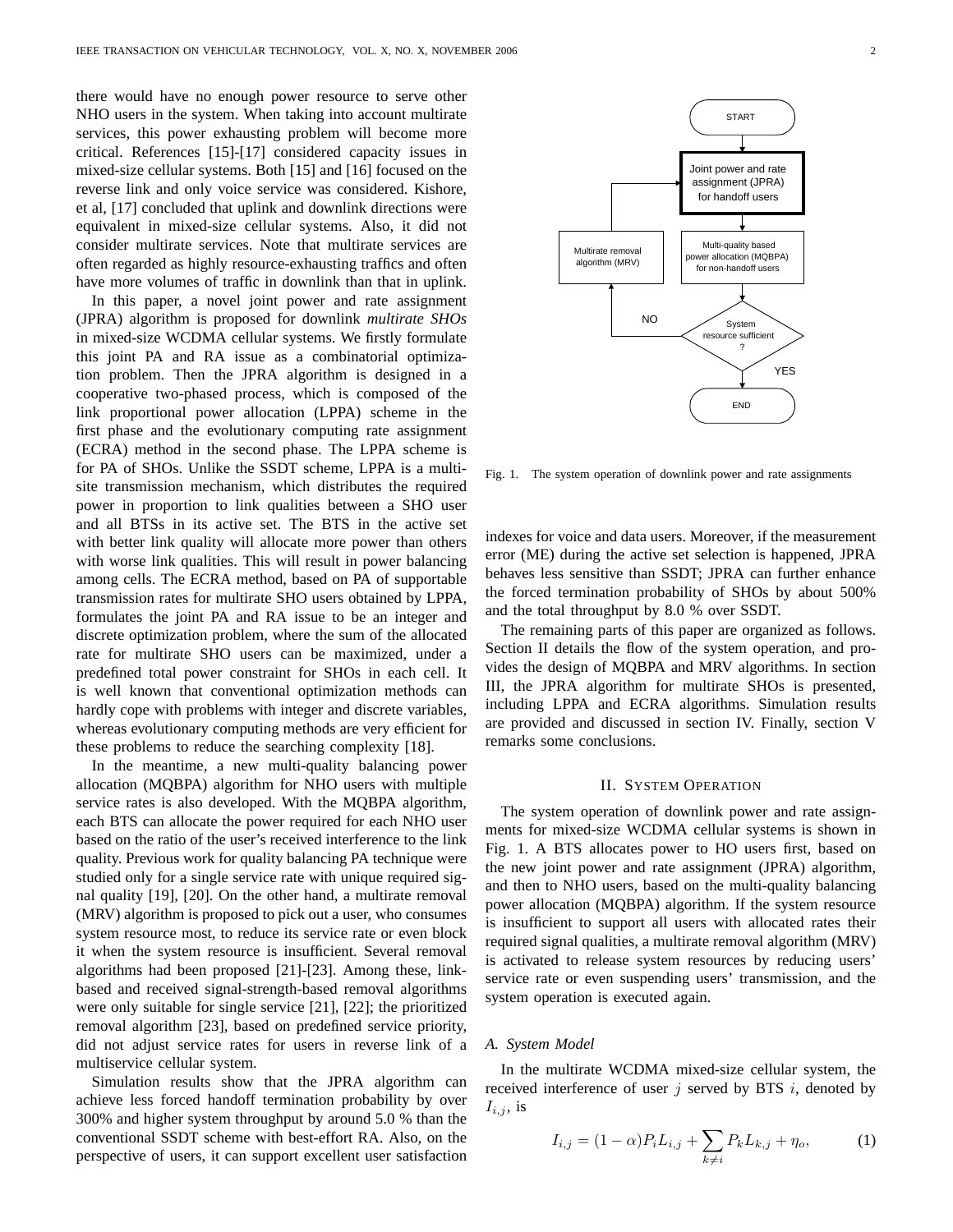where  $\alpha$  is the orthogonality factor;  $P_i$  is the downlink total transmission power of cell *i*;  $L_{i,j}$  is the link quality from cell  $i$  to user  $j$ , which includes effects of both pathloss and shadowing;  $\eta_o$  is background noise. Note that the first and second terms in (1) denote intra-cell and inter-cell interferences, respectively, in which the first term is caused by imperfect orthogonality of spreading codes. Each user is with service rate r, where voice users are with single rate  $r = r_v$  and data users are with one of  $M$  kinds of data service rates,  $r = r_d \in \{r_d^1, \cdots, r_d^M\}$  and  $r_d^1 < r_d^2 < \cdots < r_d^M$ . The received bit-energy-to-noise ratio  $(E_b/N_o)$  of user j with service rate r in BTS i, denoted by  $\gamma_{i,j}(r)$ , must be larger than or equal to the required signal quality, denoted by  $\gamma^*(r)$ . With allocation power  $q_{i,j}(r)$  from BTS i to user j,  $\gamma_{i,j}(r)$ can be expressed as

$$
\gamma_{i,\,j}(r) = \frac{q_{i,j}(r) \cdot L_{i,j} \cdot G(r)}{I_{i,j}} \ge \gamma^*(r) \,,\tag{2}
$$

where  $G(r) = W/r$  is the processing gain, and W is the frequency bandwidth.

Assume there are  $N_v$  voice HO users and  $N_d$  data HO users in the system. For each SHO user  $h$  with service rate  $r$ , its received  $E_b/N_o$ ,  $\gamma_h(r)$ , can be obtained, if using the maximum ratio combining method to combine signals from all serving BTSs in active set  $D_h$ , by

$$
\gamma_h(r) = \sum_{i \in D_h} \gamma_{i,h}(r),\tag{3}
$$

where  $r_h(r) \geq \gamma^*(r)$ . The active set of each user h is determined according to a SHO algorithm which has a SHO threshold  $\eta$ . If the strength difference between the received pilot signals of the original cell and a target cell is less than or equal to  $\eta$ , the target cell would be added as an active member in action set  $D_h$ .

#### *B. The MQBPA algorithm*

The MQBPA algorithm is to provide each NHO user the required signal quality of itself. Assume each service rate  $r$  has the required signal quality  $\gamma^*(r)$ ; denote  $C_i$  ( $Q_i$ ) as the total transmission power for NHO (SHO) in cell i such that  $C_i$  +  $Q_i = P_i$ ; and denote  $\hat{P}_i$  as the maximum total transmission power of cell  $i$ . The MQBPA algorithm assigns the NHO user j in cell i with service rate r an amount of power,  $q_{i,j}(r)$ , by

$$
q_{i,j}(r) = \frac{w_{i,j}}{\sum_{j \in U_i} w_{i,j}} \cdot C_i,
$$
 (4)

where  $U_i$  is the set of NHO user in cell *i*,  $\sum$  $j \in U_i$   $q_{i,j}(r) = C_i;$  $w_{i,j}$  is the weight factor of the transmission power,  $C_i$ , for user  $j$  in cell  $i$ , defined as

$$
w_{i,j} = \frac{I_{i,j}}{L_{i,j} \cdot G(r)} \cdot \gamma^*(r). \tag{5}
$$

This  $w_{i,j}$  is designed to combat near-far effect for the WCDMA cellular system. In order to obtain required balanced signal quality  $\gamma^*(r)/G(r)$ , based on (2), the required transmission power of each user  $j$  in BTS  $i$  with rate  $r$ ,  $q_{i,j}(r)$ , must be proportional to the ratio of  $I_{i,j}/L_{i,j}$ . Thus, more (less) power would be allocated to the user with higher (lower) transmission rate  $r$  or larger (smaller) the ratio of  $I_{i,j}/L_{i,j}$ . In the MQBPA algorithm, each user has to transmit the value of  $w_{i,j}$ , which can be obtained by measuring its received total interference and signal strength, to its serving BTS via the control channel. However, measurement error (ME) might be occurred in this stage and it might degrade the system performance. We consider the case of that MEs result in misarranging users' active sets in section IV.

Substituting (4) and (5) into (2), the received signal quality of the NHO user  $j$  in cell  $i$  can be yielded as

$$
\gamma_{i,j}(r) = \frac{C_i}{\sum_{j \in \mathbf{U}_i} w_{i,j}} \,\gamma^*(r). \tag{6}
$$

With the system requirement of that  $\gamma_{i,j}(r) \geq \gamma^*(r)$ , if  $C_i/\sum_{j\in\mathbf{U}_i} w_{i,j}$  is less than 1, the total allocation power  $C_i$ of BTS *i* should be adjusted by tuning factor  $\psi_i$ , given by

$$
\psi_i = \frac{\gamma^*(r)}{\gamma_{i,j}(r)}.\tag{7}
$$

In the following, the MQBPA algorithm is described. **[The MQBPA Algorithm]**

**Step 1**: [Initialize]

- Initialize  $P_i$  to be  $\widehat{P}_i$  for each cell i, and calculate  $Q_i$  for SHO users in each cell  $i$  after executing JPRA algorithm.
- Initialize incremental tuning value  $\Delta \psi_i$  and the last tuning value  $\psi_i'$  of cell *i* to be zero.

**Step 2**: [Calculate  $w_{i,j}$ ]

• Calculate  $w_{i,j}$ , based on (5), for user j in cell i.

**Step 3**: [Calculate  $q_{i,j}(r)$ ]

- Calculate  $C_i = P_i Q_i$  for NHO users in each cell *i*.
- Calculate  $q_{i,j}(r)$  for each NHO user j with service rate r in cell *i* based on (4), and  $q_{i,j}(r)$ = min(  $q_{i,j}(r)$ ,  $\hat{q}_i$ ).

**Step 4**: [Calculate  $\psi_i$ ]

• Calculate  $\psi_i$  for each cell i, based on (6) and (7).

**Step 5**: [Calculate  $\Delta \psi_i$  and save current tuning factor as  $\psi'_i$ ]

- Calculate  $\Delta \psi_i = \psi_i \psi'_i$  for each cell *i*.
- Save  $\psi'_i$  as  $\psi_i$  for each cell *i*.

**Step 6**: [Check Stop Criterion for each cell i]

- IF any  $\psi_i \neq 1.0$  or any  $\Delta \psi_i > 0.01$ , denoting the convergence is not met, THEN
	- − Adjust the total transmission power as

$$
P_i = \min (\psi_i \times C_i + Q_i, \ \widehat{P}_i). \tag{8}
$$

− Goto **Step 2**.

ELSE DONE.

The proposed MQBPA algorithm will converge to a desired solution of that an effective individual PA for each users exits and its required signal quality is satisfied. The convergence characteristic of (8) can be proved, similar to the proof in [20], where the power control algorithm for the single service is *standard* for it satisfies three properties: *positivity*, monotonicity and scalability. If the solution does not exist, the MRV algorithm will be activated.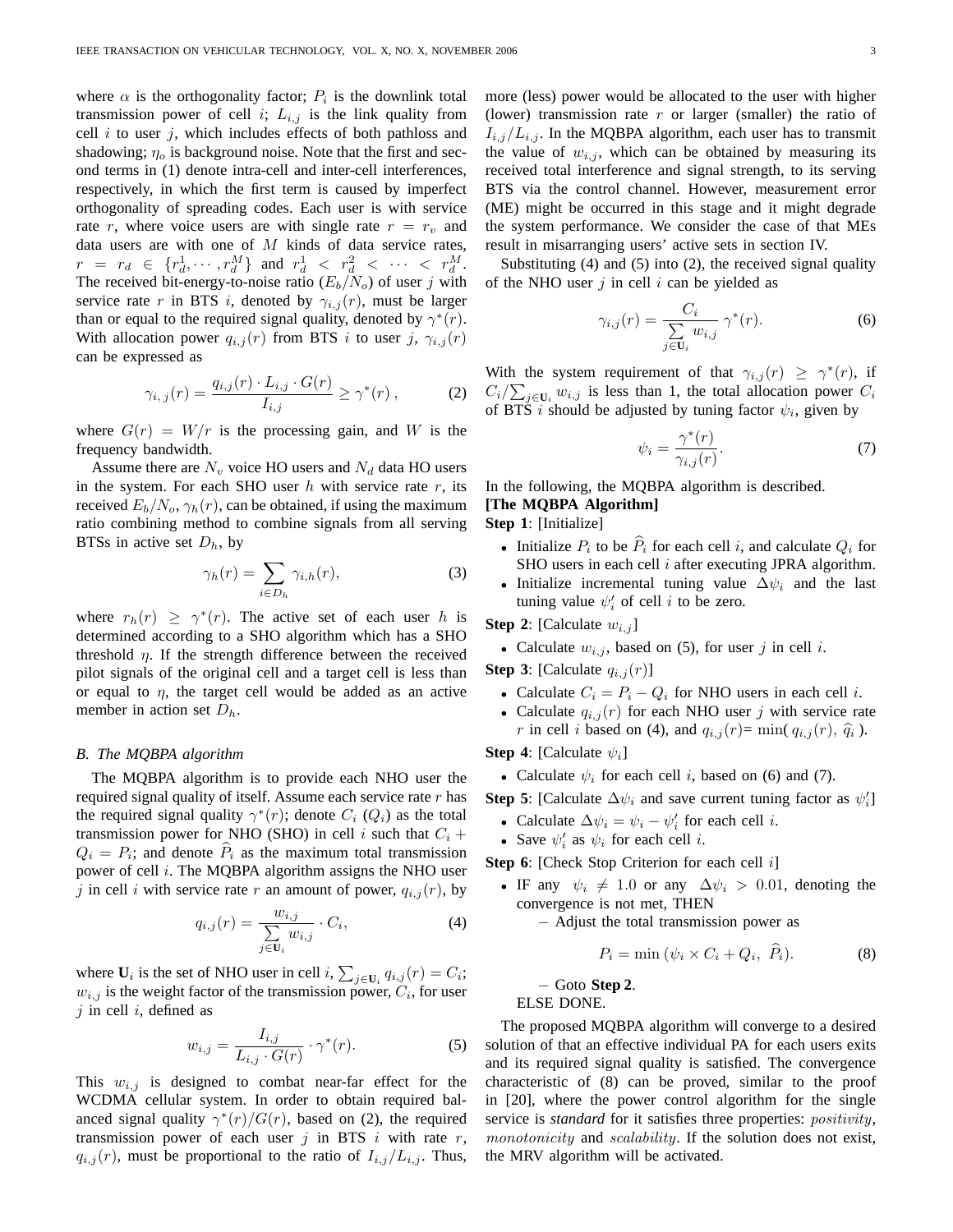

Fig. 2. Flowchart of the MRV algorithm

#### *C. The MRV algorithm*

In order to squeeze resource from a user who consumes the largest power whenever lacking of resource enough for accommodating all users, a removal algorithm is launched to pick out a user based on a removal index. In this paper, the proposed MRV algorithm, for the mixed-size WCDMA cellular system with multirate services, defines a new removal index for user j with service rate r, denoted by  $J_i(r)$ , as  $J_j(r) = \gamma^*(r)/\{\widetilde{P}_i \cdot L_{i,j} \cdot G(r)\}\,$ , where  $\widetilde{P}_i$  is pilot power of BTS i, which is related to the cell size, and  $\widetilde{P}_i \cdot L_{i,j}$  is equal to user  $j$ 's received signal strength from BTS  $i$ . The removal index represents the degree of system resource required to serve user  $j$  with service rate  $r$ . A user with the largest value of the removal index will consume the most system resource currently, and this user should be first considered to be removed or reduced rate. The worse the received signal strength, the higher the service rate and required signal quality are, the larger the removal index value will be.

In order to provide higher priority for voice users, the proposed MRV algorithm removes system resource from data users first unless all the data users are reduced to basic service rate, which is the lowest transmission rate for data services. The flowchart of MRV algorithm is shown in Fig. 2. At first, the MRV scheme will check if all data users are with basic rate. If there exists at least one data user not with the basic rate, the MRV scheme will choose the data user with the maximum removal index. If the service rate of the selected user is with the basic rate, then the system will remove it directly, otherwise reduce its rate to the next lower service rate. If all data users are with basic rate, the system will remove the user which is with the maximum removal index.

#### III. THE JPRA ALGORITHM

The problem of the joint PA and RA for multirate SHOs is here defined as a constrained combinatorial optimization problem with an objective to maximize the total throughput of multirate SHOs, under the constraints of that the total power allocated to SHO users in each cell should be bounded by a maximum value, the power allocated to each SHO user from a cell of its active set is limited by a upper bound, and the received bit-energy-to-noise ratio of each SHO user must not be less than its requirement of signal quality. We define the total throughput of multirate SHO to be the sum of the allocated rate for the multirate SHO data users, excluding the service rate of SHO voice user which is constant. Also, for clarity, denote the allocation rate r for SHO data user h as  $(r_d)_h$ ,  $(r_d)_h \in \{r_d^1, \cdots, r_d^M\}$ , and the rate vector for all multirate SHO data users by  $\mathbf{R} = [(r_d)_1, \cdots, (r_d)_h, \cdots, (r_d)_{N_d}]$ . Then the optimization problem is mathematically formulated by

$$
\mathbf{R}^* = \arg \max_{\mathbf{R}} \left\{ \sum_{h=1}^{N_d} (r_d)_h \right\},\tag{9}
$$

subject to constraints:

$$
\sum_{h=1}^{N_v+N_d} q_{i,h}(r) \le \widehat{Q}_i, 1 \le i \le N_b, r \in \{r_v, r_d^1, \cdots, r_d^M\},\tag{10}
$$

$$
q_{i,h}(r) \le \hat{q}_i, \ i \in D_h,\tag{11}
$$

and 
$$
\gamma_h(r) \geq \gamma^*(r)
$$
,  $\forall h, r \in \{r_v, r_d^1, \cdots, r_d^M\}$ , (12)

where  $\hat{Q}_i$  is the maximum value of total allocation power of cell *i* for SHOs,  $\hat{q}_i$  is the upper bound of the PA to SHO user h from cell i, and  $N_b$  is the numbers of BTSs in the system. We propose a novel JPRA algorithm to efficiently solve the above optimization problem. The JPRA algorithm is mainly composed of the LPPA scheme, which determines all possible  $q_{i,h}(r)$  under the constraints of (11) and (12), and the ECRA method, which searches for  $\mathbb{R}^*$  of (9) under the constraint of (10). In this joint PA and RA for SHO users, power balancing can be accomplished among cells.

#### *A. The LPPA Scheme*

The LPPA scheme is an iterative algorithm to determine the transmission power required for SHO user  $h$ ,  $q_h(r)$ , and how much amount of  $q_h(r)$  would be from cell i in its active set  $D_h$ ,  $q_{i,h}(r)$ , under the constraint of the maximum link power,  $\hat{q}_i$ ,  $i \in D_h$ , as stated in (11). The resultant  $q_{i,h}(r)$  is proportional to the link quality between the BTS  $i \in D_h$  and the SHO user h [10]. That is,  $q_{i,h}(r) = q_h(r) \times \overline{\omega}_{i,h}$ , where  $\overline{\omega}_{i,h}$  is the weighting factor of required transmission power for the link between BTS i and user h. We set  $\varpi_{i,h}$  by

$$
\varpi_{i,h} = \frac{L_{i,h}}{\sum\limits_{i \in D_h} L_{i,h}}.\tag{13}
$$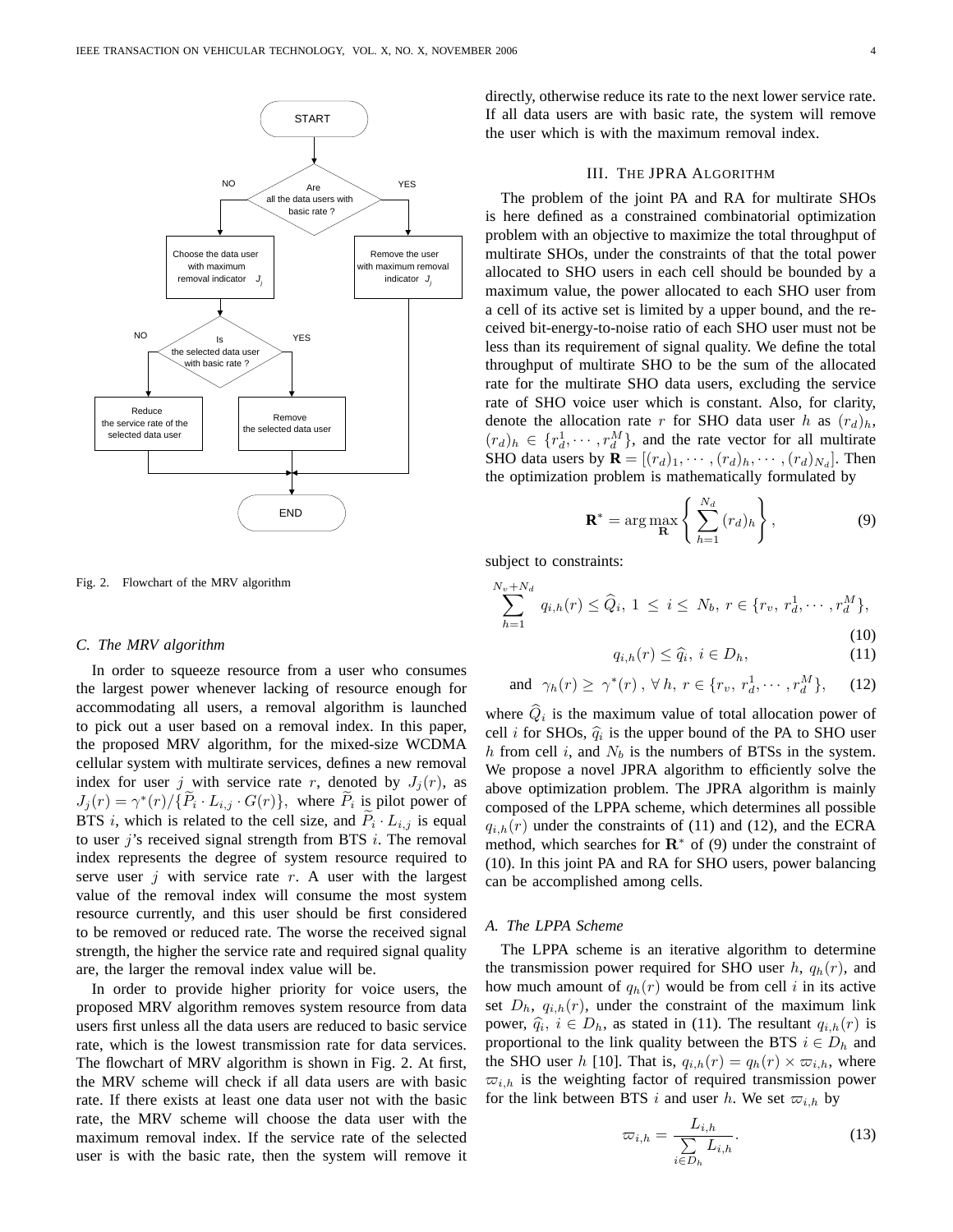Basically, the link proportional strategy for PA is to let the active link with better link quality contribute more power than those with weaker link qualities. If the required transmission power of one link violates the constraint of the maximum link power, LPPA will compensate the required power through other links by using an iterative method to redistribute  $q_h(r)$ to all serving BTSs to satisfy the required signal quality. The iteration is to try to accomplish the power balance among mixed-size cells. Also, the resultant signal quality of user  $h$ with service rate  $r$  should not be less than its required signal quality  $\gamma_h^*(r)$ , as stated in (12), otherwise the  $q_h(r)$  should be adjusted by a tuning factor,  $\phi_h$ , given by

$$
\phi_h = \frac{\gamma_h^*(r)}{\gamma_h(r)}.\tag{14}
$$

Besides, it is noteworthy that due to the constraint of the maximum link power, there exists a forced termination situation for SHO whenever SHO users cannot obtain required signal quality even though all active links are allocated with maximum link power. If the SHO user is forced to be terminated,  $q_{i,h}(r)$  of each link i in active set  $D_h$  is reset to zero. We have proven that the LPPA scheme is convergent in [10].

Here, the LPPA scheme will calculate all PA combinations of  $q_{i,h}(r)$ ,  $1 \leq h \leq N_v + N_d$ ,  $1 \leq i \leq N_b$  and  $r \in$  $\{r_v, r_d^1, \cdots, r_d^M\}$ , for the joint PA and RA problem described in (9)−(12). Here, only the determination of  $q_{i,h}(r)$  for an arbitrary SHO user h with rate  $r \in \{r_d^1, \dots, r_d^M\}$  is stated. In the following, we brief the LPPA scheme, and the details can be found in [11].

#### **[The LPPA Scheme]**

**Step 0**: [Initialize service rate r for SHO user h]

• IF SHO user h is with voice service, THEN set  $r = r_v$ . ELSE Set  $r = r_d^m$  and m=1 for SHO user h is with data service.

**Step 1**: [Exam the SHO feasibility]

- Set  $\phi_h = 1.0$ .
- Allocate maximum link power  $\hat{q}_i$  for each active links i.
- Calculate received signal quality  $\gamma_h(r)$  based on (2), (3).
- IF  $\gamma_h(r) > \gamma^*(r)$ , THEN goto **Step 2**.

ELSE IF  $\gamma_h(r) = \gamma^*(r)$ , THEN set  $q_{i,h}(r) = \hat{q}_i$ ,  $i \in D_h$ , and goto **Step 6**. ELSE

IF  $r = r_v$  or  $r = r_d^1$ ,

```
THEN SHO user h is forced to terminate such that
```
 $q_{i,h}(r) = 0, i \in D_h$ , DONE.

ELSE goto **Step 6**.

**Step 2**: [Initialize power settings]

• Initialize required transmission power  $q_h(r)$  for SHO user muanze required transm<br>
h by  $q_h(r) = \sum_{i \in D_h} \hat{q}_i$ .

**Step 3**: [Calculate weighting factor  $\varpi_{i,h}$ ]

• Obtain weighting factor  $\varpi_{i,h}$  for the transmission power from BTS i in  $D_h$  to SHO user h, based on  $L_{i,h}$  by (13).

**Step 4**: [Calculate allocation power  $q_{i,h}(r)$ ]

• Determine the power that BTS i in  $D_h$  allocates to SHO user h,  $q_{i,h}(r)$ , by

$$
q_{i,h}(r) = \min\{q_h(r) \times \varpi_{i,h}, \,\widehat{q}_i\}, \,\forall \, i \in D_h. \tag{15}
$$

**Step 5**: [Compute received  $E_b/N_o$  and tuning factor  $\phi_h$ ]

• Compute the corresponding  $\gamma_h(r)$  based on (2) and (3), and set tuning factor  $\phi_h$  based on (14).

**Step 6**: [Check Stop Criterion]

\n- IF 
$$
\phi_h \neq 1.0
$$
, THEN let  $q_h(r) = \phi_h \times q_h(r)$  and goto Step 2. ELSE IF  $r \in r_d$  and  $r \neq r_d^M$ , THEN  $m = m + 1$ ,  $r = r_d^m$  and goto Step 1. ELSE DONE.
\n

#### *B. The ECRA Method*

The ECRA method performs optimal RA for multirate SHO users based on the formulation in (9)-(12). It is found that even after we have reduced the complexity of the global optimization problem by taking care of joint PA and RA only for multirate SHO users, the computation time would still be a major concern for practical applications, especially when there is a larger number of multirate SHO users being managed. Recall that there are  $N_d$  ( $N_v$ ) SHO data (voice) users and M kinds of data service rate in the system. The LPPA scheme has determined the  $q_{i,h}(r)$ ,  $i \in D_h$  for  $r = \{r_d^1, \dots, r_d^M\}$  if HO data user and for  $r = r_v$  if HO voice user,  $1 \le h \le N_d + N_v$ . The searching complexity is larger than  $(M + 1)^{N_d}$  by using exhaustive method, in which 1 means a zero service rate for suspending transmission. If  $N_d$  is 10 and M is 4, there are nearly  $10^7$  searching complexity. This is far beyond a reasonable computation time for feasible application. In this paper an evolutionary computing algorithm [18], which is a promising intelligent technique to effectively search a global optimal solution, is adopted.

The evolutionary computing technique is a more advanced genetic algorithm; it uses stochastic searches to solve difficult optimization problems in real world through simulating natural genetic processes of living organisms, including selection, mutation, and crossover, to come up with better populations with better chromosomes generation by generation. It represents the service rate of each HO user as a chromosome, and a collection of chromosomes forms a population. Each population is regarded as the possible solution for the optimal RA of all HO data users. For  $M$  kinds of data service rates, each rate  $r_d$  is encoded into  $\lfloor \log_2(M + 1) \rfloor$  binary digits, denoted by chromosome  $x$ , and the decoder function for  $x$ is denoted by  $s(x)$ . Thus, for SHO data user h with service rate  $r_d$ , its corresponding allocation power is  $q_h(s(x_h))$ , in which the allocation power from active link  $i$  by the LPPA scheme is  $q_{i,h}(s(x_h))$ . Recall that  $r_v$  is the service rate for SHO voice users and  $q_{i,h}(r_v)$  is the corresponding allocation power from active link  $i$  to SHO user  $h$ .

The ECRA method is to find an optimal RA vector (decision vector) for  $N_d$  multirate SHO users,  $\mathbf{x}^* = [x_1^*, x_2^*, \cdots, x_{N_d}^*]$ by maximizing the objective function  $O(x)$ , which is defined to be the total throughput of SHO data users. We restate the optimization problem defined in (9) and (10) as

$$
\mathbf{x}^* = \arg \max_{\mathbf{x}} \left\{ O(\mathbf{x}) \equiv \sum_{h=1}^{N_d} s(x_h) \right\},\tag{16}
$$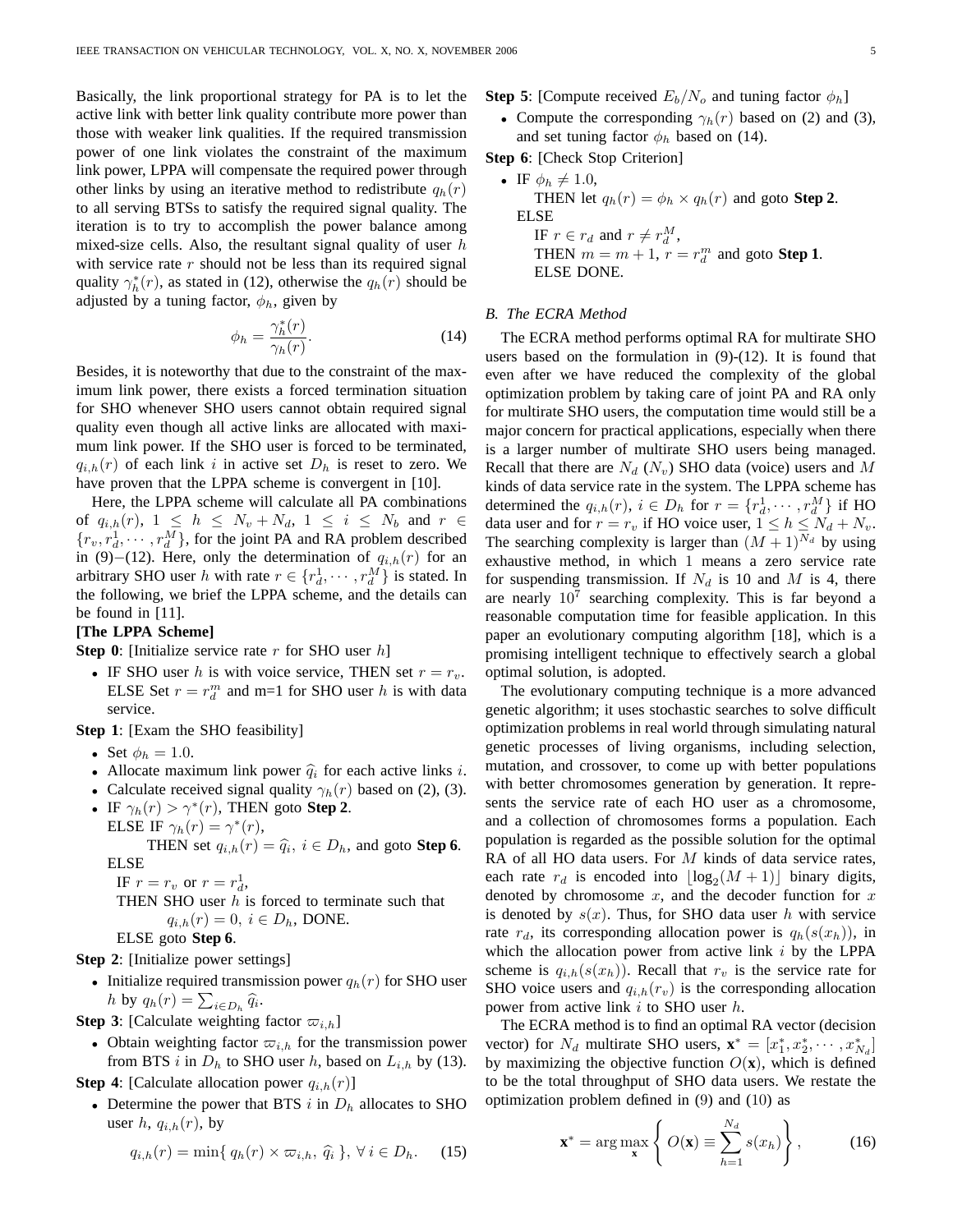subject to constraints:

$$
\sum_{h=1}^{N_v} q_{i,h}(r_v) + \sum_{h=1}^{N_d} q_{i,h}(s(x_h)) \le \widehat{Q}_i, 1 \le i \le N_b. \quad (17)
$$

Note that each **x** reveals different degree of the power balance among cells, and  $\mathbf{x}^*$  in (16) is corresponding to  $\mathbf{R}^*$  =  $[s(x_1^*), \cdots, s(x_{N_d}^*)]$  in (9). Because of the constraint, some decision vectors may be out of the feasible domain. A violation function is used to rank the violation degree of the decision vector [18]. The value of the violation function indicates how far the solution deviate from the feasible region. This constrained violation function is defined as

$$
\Psi(\mathbf{x}) = \frac{\sum_{i=1}^{N_b} M_i \left[\sum_{h=1}^{N_v} q_{i,h}(r_v) + \sum_{h=1}^{N_d} q_{i,h}(s(x_h))\right]^2}{2N_b} + \frac{\sum_{h=1}^{N_d} H_h[\gamma_h(s(x_h))]^2}{2N_d},
$$
\n(18)

where  $M_i$  and  $H_h$  are the Heaveside operators [18], in which  $M_i[\cdot] = 1 \{H_h[\cdot] = 1\}$  whenever the constraint in (17) is violated, and  $M_i[\cdot] = 0 \{H_h[\cdot] = 0\}$  otherwise. In the following, the ECRA method is described. Noticeably, the allocation powers for SHOs are corresponding to the ones obtained by the LPPA scheme.

#### **[The ECRA method]**

**Step 1**: [Initialize]

- Set crossover rate  $p_c$ , mutation rate  $p_u$ , and maximum number of generations T.
- Initialize generation  $t = 1$ , optimal objective value  $O^* =$ 0, and optimal decision vector  $\mathbf{x}^* = \mathbf{0}$  (zero pattern).
- Generate  $K$  populations that are randomly selected decision vectors  $\mathbf{x}_k = [x_1^k, \cdots, x_{N_d}^k]$ ,  $1 \le k \le K$ .

**Step 2**: [Execute constraint tournament selection to form  $\mathbf{x}'_k$ ]

- Choose K tournament pairs randomly among  $\mathbf{x}_k$ , and calculate  $\Psi(\mathbf{x}_k)$  (18) for each competitive pair.
- Replace  $\mathbf{x}_k$  with winner  $\mathbf{x}'_k$  which has minimum  $\Psi(\mathbf{x}_k)$ .

**Step 3**: [Execute variable point crossover to form  $\mathbf{x}_{k}^{"}$ ]

- Choose  $K/2$  crossover pairs from adjacent population  $\mathbf{x}'_k$ and  $\mathbf{x}'_{k+1}$ , where k is odd.
- Generate a random number c in  $[0,1]$  for each chromosome in each crossover pair.
- For the chromosome with  $c < p_c$ , generate the crossover point randomly in  $[1, \lfloor \log_2(M + 1) \rfloor]$  and make the crossover operation within it.

**Step 4**: [Execute uniform mutation to form  $\mathbf{x}_{k}^{\prime\prime\prime}$ ]

- Generate a random number  $u$  in  $[0,1]$  for every bit in each population  $\mathbf{x}'''_k$ .
- Mutate any bit with  $u < p_u$ .

**Step 5**: [Update  $O^*$  and  $\mathbf{x}^*$ ]

- Find feasible populations  $\{ \mathbf{x}_{k}^{\prime\prime\prime} \}$  with  $\Psi(\mathbf{x}_{k}^{\prime\prime\prime}) = 0$
- Set  $O^* = \max\{O(\mathbf{x}_k^{\prime\prime\prime})\}$  and  $\mathbf{x}^* = \arg_{\mathbf{x}_k^{\prime\prime\prime}} \max\{O(\mathbf{x}_k^{\prime\prime\prime})\}.$

**Step 6**: [Check the stop criterion]

• IF  $t < T$ , THEN Set  $t = t + 1$ , and Goto Step 2. ELSE DONE.

TABLE I SERVICE CLASSES

| Service $(r_v$ and $r_d$ ) | $r$ (kbps) | (dB)<br>$\sim$ | encoded $x$ |
|----------------------------|------------|----------------|-------------|
| Voice                      | 12.2       |                | N/A         |
| Data                       | 16         |                | (0,0)       |
| Data                       | 32         |                | (0,1)       |
| Data                       | 64         |                | (1,1)       |
| Data                       | 144        | 1.5            | 1.01        |

#### IV. SIMULATION RESULTS AND DISCUSSION

#### *A. Simulation Model*

Consider an example of mixed-size WCDMA cellular system with 12 wrap-around squared cells, including 4 microcells in the central congested region and 8 macrocells in the neighboring cells [11]. The radii of macrocell and microcell are  $R_M = 1$  km and  $R_\mu = 1/2$  km, respectively, thus the cell radius ratio between microcell and macrocell is  $\rho =$  $R_{\mu}/R_M = 1/2$ . The antenna heights of BTSs in macrocell (microcell) are 20 (10) meters, and the antenna height of mobile stations is 1.5 meters. For the propagation channel model, both pathloss and long-term shadowing are taken into account, in which two slope pathloss exponents are 2 dB and 4 dB, and standard deviations of two slope shadowing are 4 dB and 8 dB [24]. Note that we also consider the cases of  $\rho = 1$  and  $\rho = 1/3$  in Fig. 8 to show the performance results versus different cell size ratios in mixed-size cell architecture. Furthermore, assume the bandwidth  $W$  is 4.096 MHz, and each cell utilizes the same frequency, in which the orthogonality factor is 0.5.

For the power budget design,  $\hat{P}_i$  for macrocell (microcell) i is 20 (10) watts, and  $\hat{q}_i$  of the macrocell (microcell) is 1 (0.5) watt. Here,  $\eta$  is 2 dB and the maximum active set size is 3. In simulations, two cases of which there are without and with MEs during the active set selection are concerned. For the case with MEs, the received signal strength of each user is added an error signal that is Gaussian distributed random variable with zero mean and 1.5 dB standard deviation.

Users are assumed to be uniformly distributed in each cell, and each user moves in a constant speed of 36 km/hr. The probability of moving direction change for users is 0.2 and the range of each direction angle change is among  $\pm 45$  degree [25]. By mobility, the correlated shadowing effect is based on Gudmundson model [26], in which the decorrelation length is equal to 20 meters in a vehicular environment. Assume the shadowing factor will not be varied when the moving distance is less than 4 meters and there are 5 averaging windows in each snapshot. For 36 km/hr mobility speed, the correlated shadowing duration is 400 msec. Also, assume the allowable number of iteration for system operation is 40, and each iteration takes 1 frame time (10 msec). Performance measurements are averaging from 2000 independent instances of user location and shadowing, and each snapshot has 5 correlated instances. For parameters of the ECRA method in the JPRA algorithm, the supportable service classes and the corresponding codes for ECRA method are listed in Table I. The population size K is 100, the crossover rate  $p_c$  is 0.5, the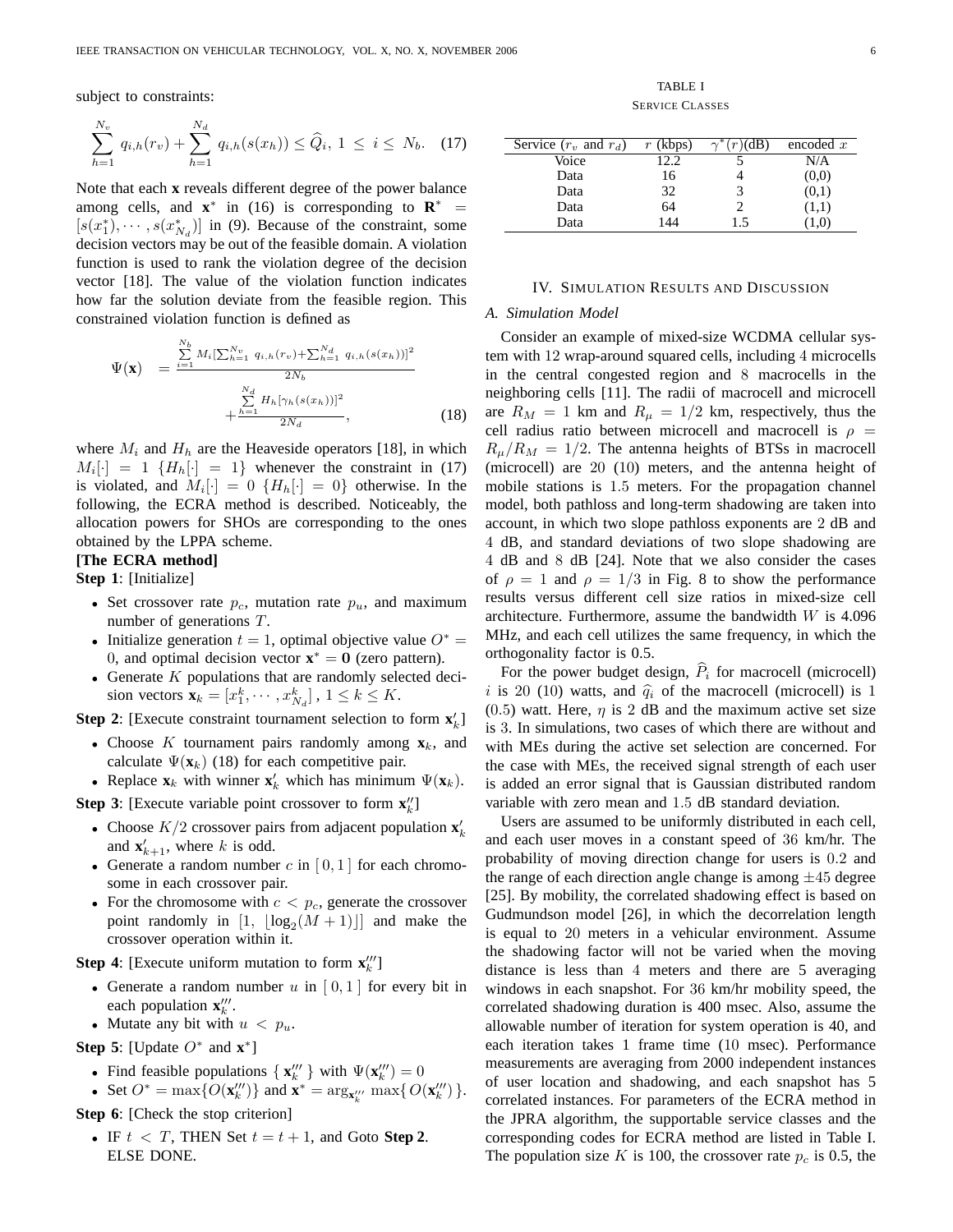mutation rate  $p_m$  is 0.05, and the stop generation T is 20.

In simulations, each cell has the same numbers of voice and data users, thus the central four microcells form a highly traffic congested region. Assume number of voice users  $N_v$  is 30 and that of data users  $N_d$  ranges from 3 to 12 in each cell.

#### *B. Results and Discussion*

There are two essential performance measures investigated. One is the HO forced termination probability, which indicates the service continuity and the effectiveness of the cell's service coverage. It is evaluated by counting the proportion of SHO users that are terminated by the system due to insufficient power resource for SHOs temporarily. The other is the total throughput of the system, which is obtained by summing all allocated transmission rates of users, which represents the system capacity. Because of limited downlink power resources of one BTS, under various non-uniform traffic load situations, there exists tradeoffs between the cell's service coverage and the system capacity using different joint PA and RA schemes.

The proposed JPRA algorithm is compared with SSDT [8] and LPPA schemes with the best-effort RA. The best-effort RA is to assign HO users maximum allowable transmission rate which exists feasible PA solutions to satisfy users' required quality of services. In order to achieve fair comparison for all schemes, the total power constraint of SHOs is confined to 0.3 times maximum transmission power of each BTS [27]. In simulations, we take best-effort rate allocation as the benchmark for comparisons, and denote SSDT and LPPA with best-effort RA by SSDT and LPPA, respectively.

Figure 3 shows the average forced termination probability of SHO under different traffic loads. It can be seen that the HO forced termination probability of JPRA is much less than those of SSDT and LPPA schemes by over 300% and around 200%, respectively. It can be inferred that the significant gain of JPRA over LPPA comes from the RA for SHO by the ECRA method, and the gain of LPPA over SSDT comes from the PA strategy for SHO [10], [11]. The reasons are that the allowable transmission rates are highly correlated to the feasible PA solutions; RA for each SHO user directly affects the management of power resource in at least two BTSs; thus an optimal RA for SHO users obtained by the ECRA method will further enhance the effect of power balance among cells.

Also, it can be seen that, when the traffic load is light, LPPA achieves less average forced termination probability of SHO than SSDT; when the traffic load is heavy, LPPA performs worse than SSDT. The reason is that higher interferences are induced by the multi-site transmission mechanism than by the single-site transmission mechanism for HOs, the finite total power resource of the BTS may be insufficient to support more HO users at heavy load situations. Moreover, consider the case with ME during the active set selection. It is observed that MEs incur higher HO forced termination probabilities for all schemes because BTSs in active set waste more power on multirate HO users. Also, the superiority of JPRA over SSDT is increased up to around 500%. This is because the outstanding power balance characteristic of JPRA can relive the effect of MEs. If the HO forced termination probability is regraded as



Fig. 3. Averaged forced termination probability of soft handoff without measurement error (ME) and with 1.5 dB measurement error (ME).



Fig. 4. Total handoff throughput versus the number of data users per cell without measurement error (ME) and with 1.5 dB measurement error (ME).

the performance index of the cell's service coverage, in which smaller HO forced termination probability means better cell coverage, JPRA achieves better cell's service coverage than SSDT and LPPA. JPRA indeed provides the superb power balance characteristic and optimal RA for multirate SHOs, thus it can not only provide better service continuity performance but also possess the capability of the resistance to MEs.

Figure 4 shows the total HO throughput versus different number of data users. It is found that both LPPA and JPRA have higher throughput than SSDT because of the multisite transmission mechanism, and JPRA achieve capacity gain over LPPA as in the aspect of the HO force termination probability shown in Fig. 3. The reason is that there exists a tradeoff between coverage and capacity for JPRA and LPPA schemes, due to the total power constraint of SHOs. The ECRA method in the JPRA reduces the average transmission rate of multirate SHOs so as to accomplish better cell coverage while LPPA leads to more terminated HO users and thus higher HO throughput than JPRA. The similar results could be observed in the case of MEs. But since higher HO forced termination probability in this case results in more power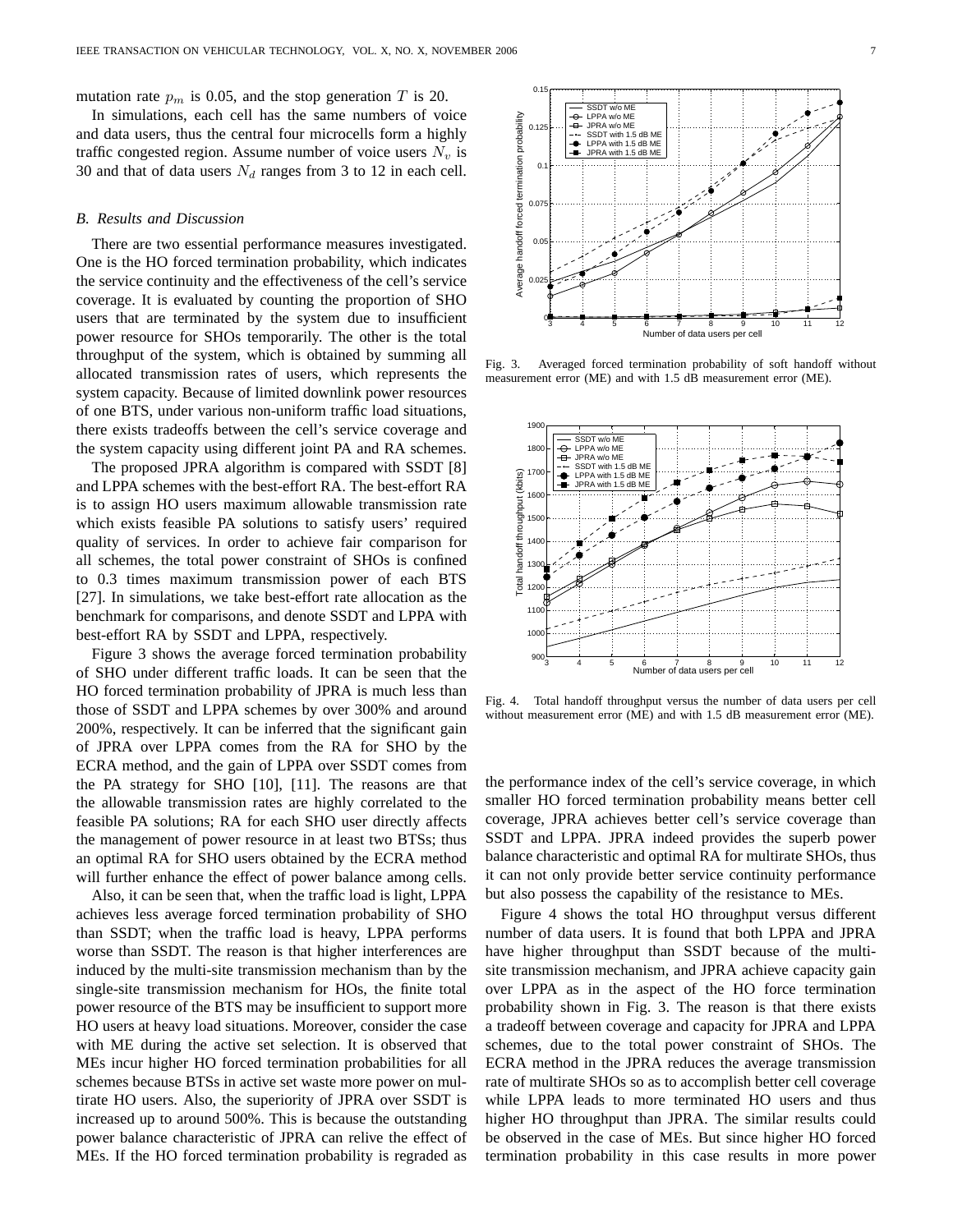

Fig. 5. The average call dropping probability versus the number of data users per cell without measurement error (ME) and with 1.5 dB measurement error (ME).

left for survived HO users to transmit with higher average transmission rates, the total HO throughput in the case of MEs is higher than those in the case of error free. In addition, we can see that the ECRA method in JPRA plays an important role to reduce performance degradation by MEs. This is because the ECRA method allocates optimal transmission rates for multirate SHOs to further balance power loads among cells. Therefore, JPRA successfully enhances cell's service coverage and HO throughput.

Figure 5 shows the average call dropping probability versus the number of data users. The call will be dropped when there is no feasible PA solution to support the user with its required service qualities for a period of time. When the required average call dropping probability is 0.01, JPRA (LPPA) can improve the average call dropping probability of all users by 71% (0%) and 200% (25%) without and with MEs, compared to SSDT. It is mainly because JPRA owns a better power balance characteristic via multirate SHO resulting from LPPA and ECRA. This optimal radio resource management can achieve an appropriate assignment among BTSs in the active set, preventing one BTS from using too much power resources to serve multirate SHOs. Thus there would be more power resource preserved to serve NHO users.

Figure 6 shows the total system throughput gain, referred to SSDT. We can see that JPRA (LPPA) can achieve a higher total system throughput than SSDT by 5% (3%) and 8% (4%) in the case of ME free and 1.5 dB MEs, respectively. The reasons are that the power balance characteristic of JPRA and LPPA schemes can aid the system to balance power load more among cells, and the multisite transmission can support higher transmission rates for SHO users. JPRA indeed makes great improvements in cell's service coverage and system capacity because it can optimally allocate resource for multirate SHOs. However, it is found that when the number of data users gets larger, the gain gets worse. This is because the multisite transmission induces larger interference that results in the degradation of the system throughput.

In the meantime, on the perspective of the user satisfaction,



Fig. 6. The total system throughput gain versus the number of data users per cell without measurement error (ME) and with 1.5 dB measurement error (ME).



Fig. 7. The user satisfaction index (USI) versus the number of data users per cell for (a) USI of voice users  $(USI<sub>v</sub>)$  and (b) USI of data users  $(USI<sub>d</sub>)$ , respectively.

voice and data users should have different service requirements. Denote the call dropping probabilities of voice (data) users as  $P_v$  ( $P_d$ ). Also, the summation of allocated (requested) transmission rates of data users is represented by  $R_d$  ( $R_d^*$ ). Two users' satisfaction indexes (USI) for voice and data services, denoted by  $USI_v$  and  $USI_d$ , respectively, are defined as

$$
\begin{cases}\nUSI_v = (\mathbf{P}_v^* - \mathbf{P}_v)/\mathbf{P}_v^*,\\ \nUSI_d = \kappa_d \times \mathbf{R}_d/\mathbf{R}_d^* + (1 - \kappa_d) \times (\mathbf{P}_d^* - \mathbf{P}_d)/\mathbf{P}_d^*,\n\end{cases}
$$
\n(19)

where  $\kappa_d$  is the weighting factor for the total throughput and call dropping probability of data users, and  $P_v^*$  ( $P_d^*$ ) is the system requirement for voice (data) call dropping probability. Figs. 7(a) and 7(b) show  $USI_v$  and  $USI_d$  versus the number of data users, respectively, where both  $P_v^*$  and  $P_d^*$  are set as 0.05, and assume  $\kappa_d$  is 0.7 because data users usually are satisfied with higher transmission rates and can tolerate longer transmission delay. It is shown that the proposed JPRA scheme can provide better  $USI_d$  whereas it still could maintain good  $USI<sub>v</sub>$  even when there exists MEs.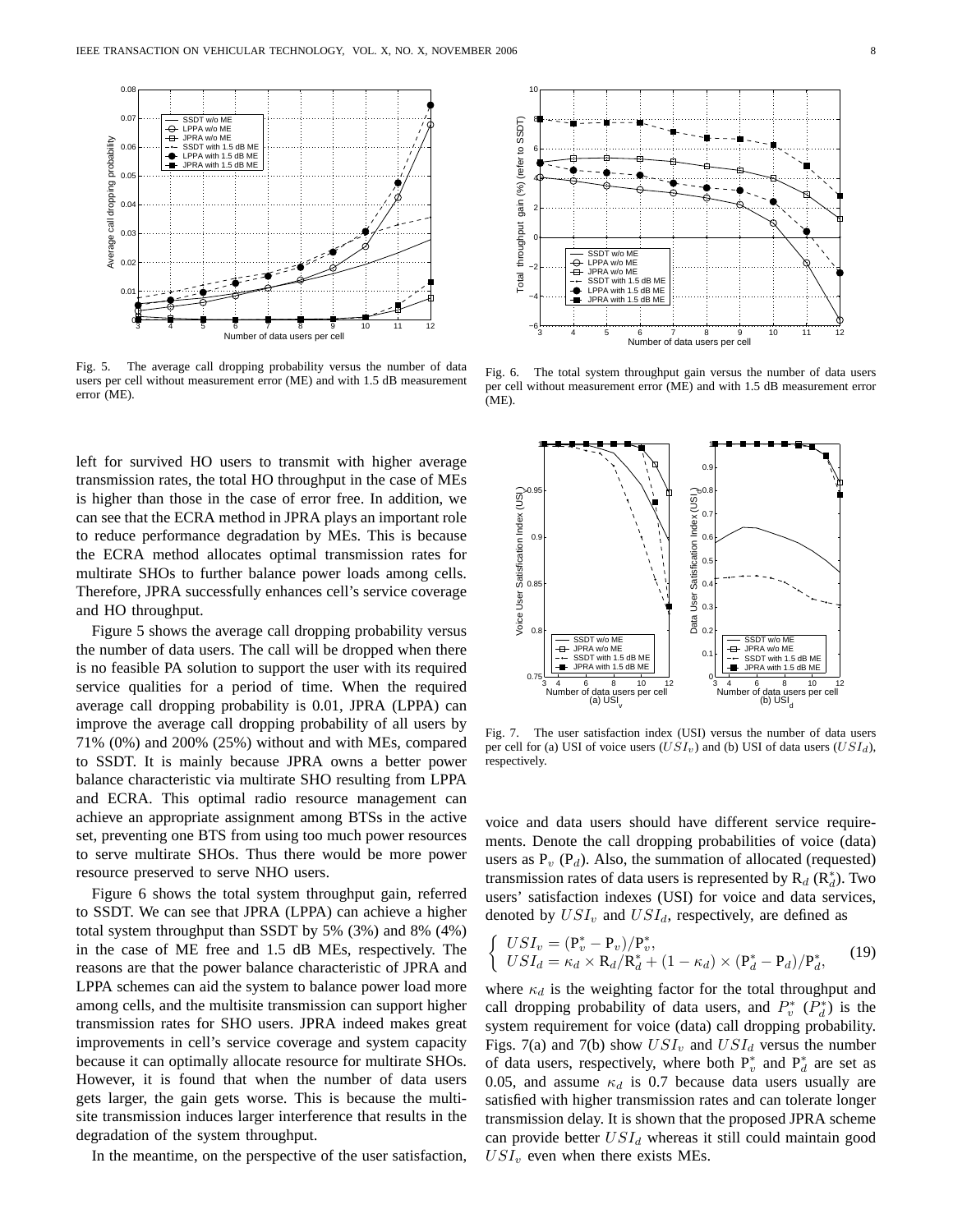

Fig. 8. The total system throughput for the SSDT, LPPA, and JPRA schemes under different cellular architecture in cell radius ratio  $\rho=1$ , 1/2, and 1/3, and with and without measurement error (ME).

Figures 8(a) and 8(b) show total system throughput for the SSDT, LPPA, and JPRA schemes under cell radius ratio  $\rho=1$ , 1/2, and 1/3 with and without MEs, respectively. It is found that when the number of data users is smaller than 9, JPRA always achieves the highest total throughput for any cell radius ratio. In particular, for the mixed-size cellular system with smaller cell radio ratio, JPRA can achieve the capacity gain larger than the others because of its outstanding power balance characteristic. In the case of MEs, we can see that, compared to without ME case, JPRA has much higher gain of the system throughput than SSDT and LPPA. When the cell radius ratio is 1/3 and the number of data users is getting larger, the total system throughput of the multisite transmission schemes, LPPA and JPRA, are degraded severely. This is because multi-site transmission schemes for HO users may cause large interference in the highly congested mixed-size WCDMA cellular system. Also, when the system is overloaded and exceeds predetermined power budget, in order to release some power load and preserve users' required signal quality as much as possible, JPRA adjusts transmission rates of the SHO data users aggressively; but LPPA cannot respond to the variation of the interference promptly due to the lack of rate adaptation function. The LPPA has decrement rate of system throughput less than JPRA. On the other hand, SSDT is very suitable for applying to the highly congested environment with small cell radius ratio,  $1/3$  in this case, because the singlesite transmission scheme induces less interference than other multi-site transmission ones. However, based on the previous results from Fig. 3 to Fig. 7, SSDT gets the worst performance of  $USI_d$  for cell radius ratio 1/2, in which  $USI_d$  is related to not only throughput but also call dropping probability for data users. In the case of cell radius 1/3, although JPRA could not achieve better system throughput when traffic load is highly congested, compared to SSDT, it can still achieve better  $USI_d$ because of smaller call dropping probability.

As for the searching complexity issue, it is defined as the number of operations for all searching patterns needed to come up with an optimal rate allocation for all multirate SHO users. In the case of the exhaustive search, the searching complexity is  $(M+1)^{N_d}$ . In the case of the ECRA method, the searching complexity is given as  $\lfloor \log_2(M + 1) \rfloor \times K \times T \times N_d$ , upper bounded by the multiplication of the length of populations, number of SHO data users  $N_d$ , population size K, and number of generation  $T$ . Note that  $M$  is the number of supportable service rates in the system. It can be found that when the number of multirate data users is larger than 7, the searching complexity of the exhaustive search grows exponentially. The ECRA method can efficiently reduce the searching complexity, compared to the exhaustive search.

#### V. CONCLUSIONS

In this paper, a joint power and rate assignment (JPRA) algorithm is proposed to deal with multirate SHOs in WCDMA mixed-size cellular systems. It contains link proportional power allocation (LPPA) scheme and the evolutionary computing rate assignment (ECRA) method. Compared to SSDT and LPPA schemes with best-effort based rate assignments, simulation results show that JPRA accomplishes superior power balance among cells so that the JPRA algorithm can achieve better cell's service coverage and higher system capacity. Also, JPRA can offer greater user satisfaction for voice and data users. Furthermore, JPRA is less sensitive to measurement errors in the active set selection than SSDT with best-effort rate allocation.

It is noteworthy that aforementioned advantages of JPRA are more conspicuous in WCDMA mixed-size cellular systems with smaller cell radius ratio between microcell and macrocells. Also, the evolutionary computing algorithm is applied for the first time to solve the downlink resource optimization problem for SHO in this paper, the JPRA algorithm can efficiently reduce the complexity problem of downlink resource management and make real system implementation feasible.

#### ACKNOWLEDGMENT

The authors would like to thank the anonymous reviewers for their very thoughtful and valuable comments making the presentation of this paper better.

#### **REFERENCES**

- [1] S. L. Kim, Z. Rosberg, and J. Zander, "Combined power control and transmission rate selection in cellular networks," in *Proc. IEEE VTC'99 Fall*, Amsterdan, Netherlands, pp. 1653-1657, Sept. 1999.
- [2] C. W. Sung, W. S. Wong, "Power control and rate management for wireless multimedia CDMA systems," *IEEE Trans. Commun.* vol. 49, no. 7, pp. 1215-1226, July 2001.
- [3] M. Soleimanipour, W. Zhuang, and G. H. Freeman, "Optimal resource management in wireless multimedia wideband CDMA systems," *IEEE Trans. Mobile Comput.*, vol. 1, no. 2, pp. 143-160, Apr.-Jun. 2002.
- [4] D. Kim, "Rate-regulated power control for supporting flexible transmission in future CDMA mobile networks," *IEEE J. Sel. Areas Commun.*, vol. 17, no. 5, pp. 968-977, May 1999.
- [5] Y. W. Kim, D. K. Kim, J. H. Kim, S. M. Shin, and D. K. Sung "Radio resource management in multiple-chip-rate DS/CDMA systems supporting multiclass services," *IEEE Trans. Veh. Technol.*, vol. 50, no. 3, pp. 723-736, May 2001.
- [6] D. I. Kim, E. Hossain, and V. K. Bhargava, "Downlink joint rate and power allocation in cellular multirate WCDMA systems," *IEEE Trans. Wireless Commun.*, vol. 2, no. 1, pp. 69-80, Jan. 2003.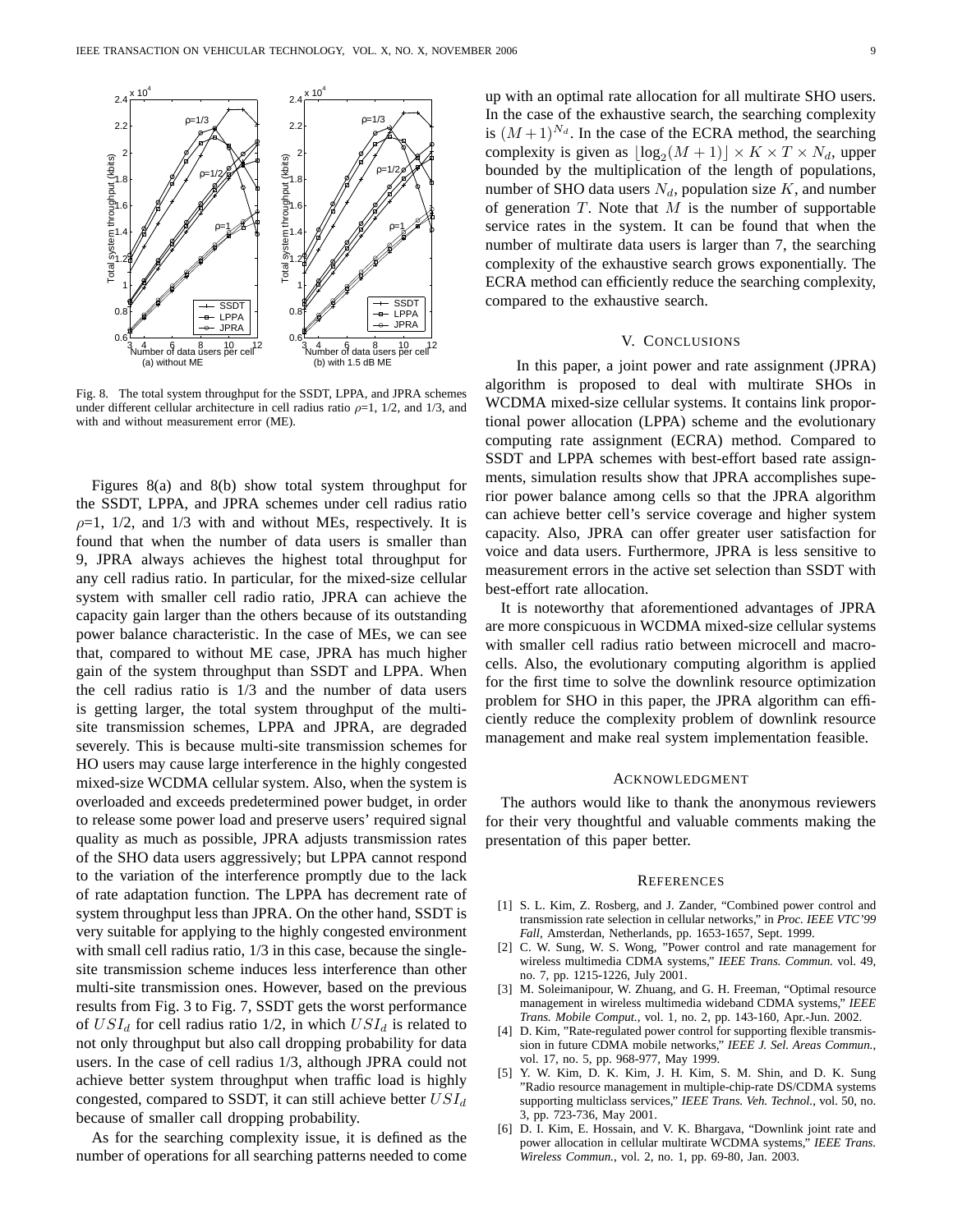- [7] S. Kahn, M. K. Gurcan, and O. O. Oyefuga, "Downlink throughput optimization for wideband CDMA systems," *IEEE Commun. Lett.*, vol. 7, no. 5, pp. 251-253, May 2003.
- [8] H. Furukawa, K. Hamabe, and A. Ushirokawa, "SSDT Site Selection Diversity Transmission Power Control for CDMA Forward Link," *IEEE J. Sel. Areas Commun.*, vol. 18, no. 8, pp. 1546-1554, Aug. 2000.
- [9] 3GPP Technical Specification 25.922, "Radio resource management strategies," Dec. 1999.
- [10] C. Y. Liao, L. C. Wang, and C. J Chang, "Power Allocation Mechanisms for Downlink Handoff in the CDMA System with Heterogeneous Cell Structures," *ACM/Kluwer WINET*, vol. 11, no. 5, pp. 593−605, Sept. 2005.
- [11] ——, "A Joint Power and Rate Assignment Algorithm in Mixed-Size WCDMA Cellular Systems," in *proc. ACM IWCMC'06*, Vancouver, BC, Canada, 2004.
- [12] A. Morimoto, K. Higuchi and M. Sawahashi, "Site independent diversity transmit power control for inter-cell site diversity in W-CDMA forward link," in *proc. IEEE VTC'01 fall*, Atlantic City, USA, pp. 645- 649, Oct. 2001.
- [13] D. Staehle, K. Leibnitz and K. Heck, "Effects of soft handover on the UMTS downlink performance, in *proc. IEEE VTC'02 fall*, Vancouver, Canada, pp. 960-964, Sept. 2002.
- [14] F. Blaise, L. Elicegui, F. Goeusse and G. Vivier, "Power control algorithms for soft handoff users in UMTS," in *proc. IEEE VTC'02 fall*, Vancouver, Canada, pp. 1110-1114, Sept. 2002.
- [15] H. G. Jeon, S. M. Shin, T. Hwang, and C. E. Kang, "Reverse link capacity analysis of a CDMA cellular system with mixed cell sizes," *IEEE Trans. Veh. Technol.*, vol. 49, no. 6, pp. 2158-2163, Nov. 2000.
- [16] S. Kishore, L. J. Greenstein, H. V. Poor, and S. C. Schwartz, "Uplink user capacity in a CDMA macrocell with a hotspot microcell: exact and approximate analyses," *IEEE Trans. Wireless Commun.*, vol.2, no.2, pp. 364-374, Mar. 2003.
- [17] ——, "Downlink user capacity in a CDMA macrocell with a hotspot microcell," in *Proc. IEEE GLOBECOM'03*, San Francisco, CA, pp. 1573-1577, Dec. 2003.
- [18] A. Osyczka, *Evolutionary algorithms for single and multicriteria design optimization*, Physica-Verlag, 2002.
- [19] S. A. Grandhi, J. Zander, and R. D. Yates, "Constrained power control," *Wireless Personal Commun.*, vol. 1, no. 4, pp. 257-270, 1995.
- [20] D. Kim, "A simple algorithm for adjusting cell-site transmitter power in CDMA cellular systems," *IEEE Trans. Veh. Technol.*, vol. 48, no. 4, pp.1092-1098, July 1999.
- [21] M. Andersin, Z. Rosberg, and J. Zander, "Gradual removals in cellular PCS with constrained power control and noise," *ACM/Baltzer Wireless Networks J.*, vol. 2, no. 1, pp. 27-43, 1996.
- [22] F. Berggren, R. Jantti, and S. L. Kim, "A generalized algorithm for constrained power control with capability of temporary removal," *IEEE Trans. Veh. Technol.*, vol. 50, no. 6, pp. 1604-1612, Nov. 2001.
- [23] S. L. Kim, "Optimization approach to prioritized transmiter removal in a multiservice cellular PCS," in *Proc. IEEE PIMRC'98*, Boston, USA, pp. 1565-1569, Sept. 1998.
- [24] V. Erceg, S. Ghassemzadeh, M. Taylor, D. Li, and D. L. Schilling, "Urban/suburban out-of-sight propagation modeling," *IEEE Commun. Mag.*, vol 30. , no. 6, pp. 56-61, June 1992.
- [25] Unviersal Mobile Telecommunication System (UMTS); "Selection procedures for the choice of radio transmission technologies of the UMTS," *UMTS 30.03*, version 3.2.0, TR 101 112, pp. 54-55, 1998.
- [26] M. Gudmundson, "Correlation model for shadow fading in mobile radio systems," *Electron. Lett.*, vol. 27, no. 23, pp. 2145-2146, Nov. 1991.
- [27] A. J. Viterbi, *CDMA:priciples of spread spectrum communication*, Addison-Wesley, pp. 218-224, June 1995.

PLACE **PHOTO** HERE

**Ching-Yu Liao** (S'02-M'05) received the Ph.D. degree in communication engineering from National Chiao Tung University, Hsinchu, Taiwan, R.O.C. in 2004. From Jan. 2004 to May 2005, she was a visiting scholar at University of British Columbia, Vancouver, Canada. She is currently a senior research scientist at Telcordia Applied Research Center Taiwan Company (TARC-TW). Her research interests include handoff techniques, radio resource management, heterogeneous wireless networks, cross-layer design, stochastic optimization, etc.

PLACE **PHOTO HERE** 

**Chung-Ju Chang** (S'84-M'85-SM'94-F'06) was born in Taiwan, ROC, in August 1950. He received the B.E. and M.E. degrees in electronics engineering from National Chiao Tung University (NCTU), Hsinchu, Taiwan, in 1972 and 1976, respectively, and the Ph.D degree in electrical engineering from National Taiwan University (NTU), Taiwan, in 1985.

From 1976 to 1988, he was with Telecommunication Laboratories, Directorate General of Telecommunications, Ministry of Communications, Taiwan,

as a Design Engineer, Supervisor, Project Manager, and then Division Director. In the meantime, he also acted as a Science and Technical Advisor for the Minister of the Ministry of Communications from 1987 to 1989. In 1988, he joined the Faculty of the Department of Communication Engineering, College of Electrical Engineering and Computer Science, National Chiao Tung University, as an Associate Professor. He has been a Professor since 1993. He was Director of the Institute of Communication Engineering from August 1993 to July 1995, Chairman of Department of Communication Engineering from August 1999 to July 2001, and the Dean of the Research and Development Office from August 2002 to July 2004. Also, he was an Advisor for the Ministry of Education to promote the education of communication science and technologies for colleges and universities in Taiwan during 1995 1999; he is acting as a Committee Member of the Telecommunication Deliberate Body, Taiwan. He serves as Editor for IEEE Communications Magazine and Associate Editor for IEEE Trans. Vehicular Technology. His research interests include performance evaluation, wireless communication networks, and broadband networks. Dr. Chang is a member of the Chinese Institute of Engineers (CIE).



**Li-Chun Wang** (M'96-SM'05) received the B.S. degree from National Chiao Tung University, Taiwan, R. O. C. in 1986, the M.S. degree from National Taiwan University in 1988, and the Ms. Sci. and Ph. D. degrees from the Georgia Institute of Technology , Atlanta, in 1995, and 1996, respectively, all in electrical engineering. From 1990 to 1992, he was with the Telecommunications Laboratories of the Ministry of Transportations and Communications in Taiwan (currently the Telecom Labs of Chunghwa Telecom Co.). In 1995, he was affiliated with Bell

Northern Research of Northern Telecom, Inc., Richardson, TX. From 1996 to 2000, he was with AT&T Laboratories, where he was a Senior Technical Staff Member in the Wireless Communications Research Department. Since August 2000, he has joined the Department of Communication Engineering of National Chiao Tung University in Taiwan as an Associate Professor and has been promoted to a full professor since August 2005. His current research interests are in the areas of cellular architectures, radio network resource management, cross-layer optimization, and cooperation wireless communications networks. Dr. Wang was a co-recipient (with Gordon L. Stuer and Chin-Tau Lea) of the 1997 IEEE Jack Neubauer Best Paper Award from the IEEE Vehicular Technology Society. He is an associate editor for the IEEE Transactions on Wireless Communications and holding three US patents.

PLACE **PHOTO** HERE

**Yih-Shen Chen** was born in Taiwan, in September 1973. He received the B.E., M.E. and Ph. D degree in communication engineering from Nation Chiao-Tung University, Hsinchu, Taiwan, R.O.C. in 1995, 1997 and 2004, respectively. In 2005, he joined a 3G project in Sunplus Technology, Taiwan. His research interests include performance analysis, protocol design, and PCS (personal communication service) networks.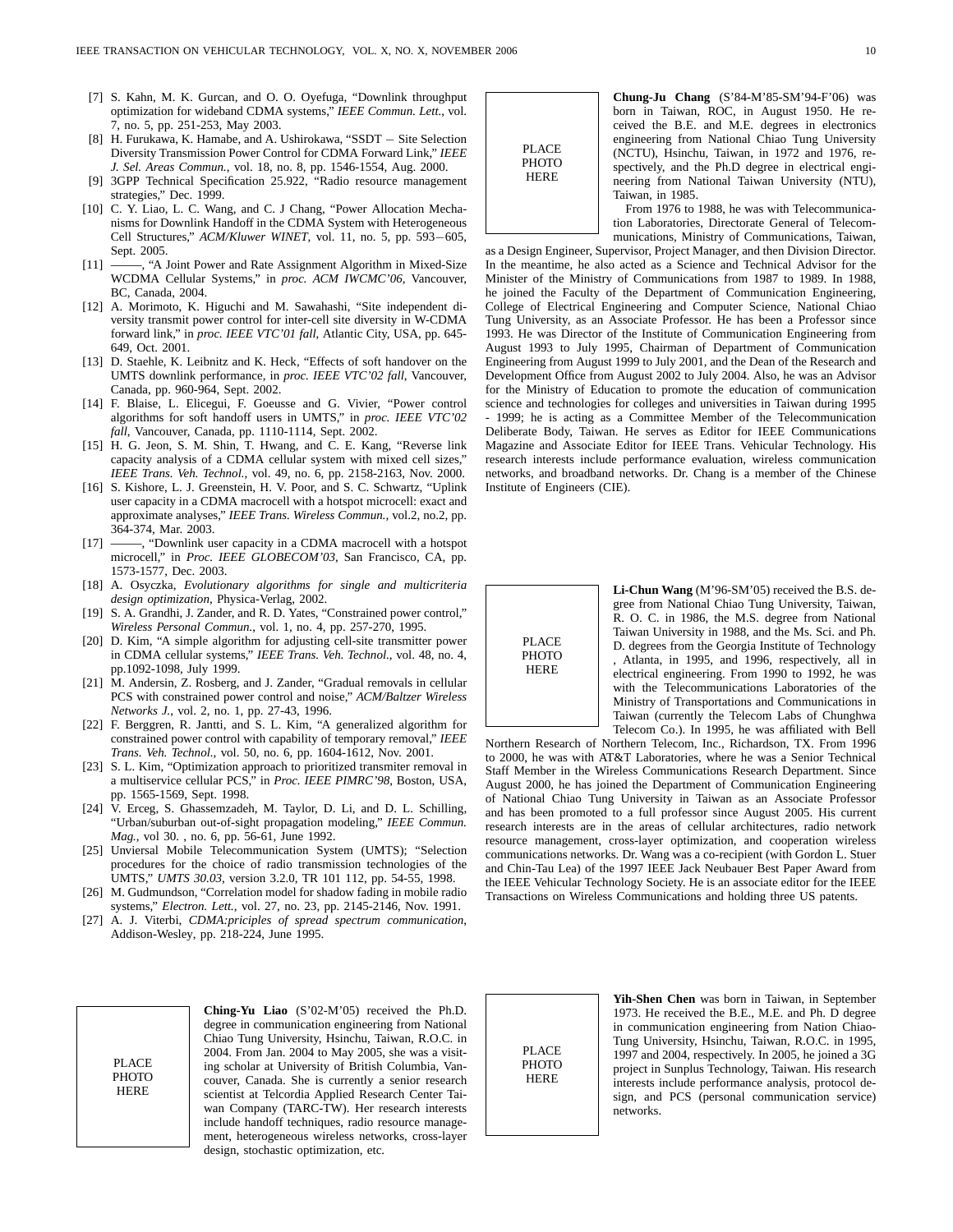### The List of Captions of Figures

Fig. 1. The system operation of downlink power and rate assignments.

Fig. 2. Flowchart of the MRV algorithm.

Fig. 3. Averaged forced termination probability of soft handoff without measurement error (ME) and with 1.5 dB measurement error (ME).

Fig. 4. Total handoff throughput versus the number of data users per cell without measurement error (ME) and with 1.5 dB measurement error (ME).

Fig. 5. The average call dropping probability versus the number of data users per cell without measurement error (ME) and with 1.5 dB measurement error (ME).

Fig. 6. The total system throughput gain versus the number of data users per cell without measurement error (ME) and with 1.5 dB measurement error (ME).

Fig. 7. The user satisfaction index (USI) versus the number of data users per cell for (a) USI of voice users  $(USI_v)$  and (b) USI of data users  $(USI_d)$ , respectively.

Fig. 8. The total system throughput for the SSDT, LPPA, and JPRA schemes under different cellular architecture in cell radius ratio  $\rho=1$ , 1/2, and 1/3, and with and without measurement error (ME).